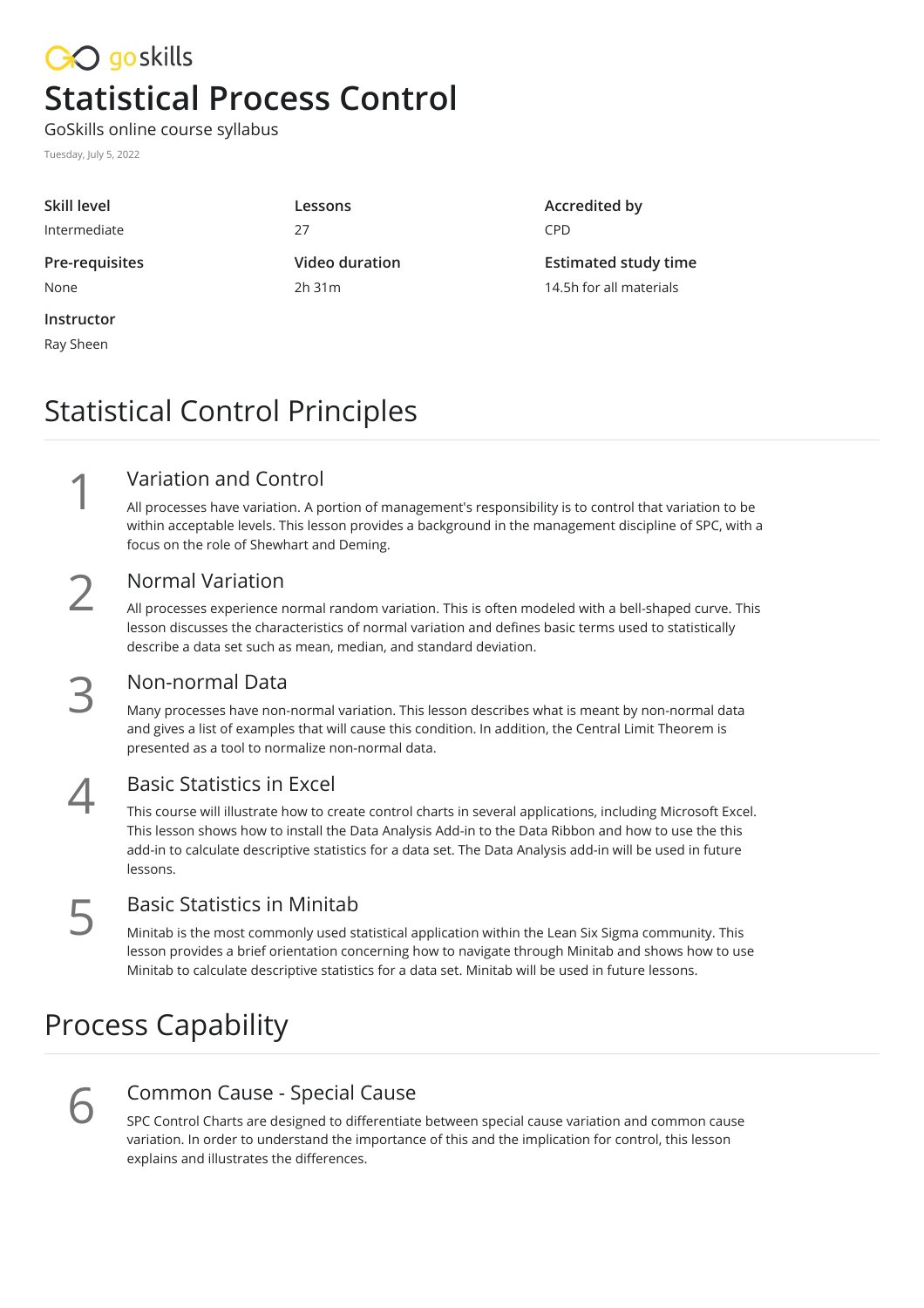7

#### Process Capability

Process Capability consists of comparing the Voice of the Customer to the Voice of the Process. SPC Control Charts provide a quantitative measure of the Voice of the Process. This lesson explains the principle of process capability and the role of SPC in achieving and maintaining it.



#### Process Capability with Variable Data

Process Capability is often correlated with process Sigma. The calculation of process capability is quite different depending upon whether the data is variable or attribute data. This lesson will present the technique and practice using the variable data process capability ratios.

Process Capability with Attribute Data 9

Six Sigma projects strive to achieve a process capability that represents Six Sigma quality. The calculation of process capability is quite different depending upon whether the data is variable or attribute. This lesson will present the technique used for determining process capability with attribute data.

# SPC Control

### Control Chart Design

This lesson explains how a control chart works. The various elements of a control chart are described **and 1** Control Chart Design<br>This lesson explains how a control chart works. The various elements of a control chart are descri<br>and the correlation between the data shown on Control Charts and process stability is discusse

## Statistical Control Strategies  $11 \frac{5}{11}$

In this lesson the strategy for how to use Control Charts is discussed. In addition to monitoring the process, the charts can be used to set performance baselines, validate the impact of improvement, and identify sources of variation.

## Control Limits  $12<sub>1</sub>$

This lesson explains the principles behind how control limits are calculated. The lesson also discusses when to establish limits and how to use those limits to detect special cause variation. Finally, the lesson will show how to set the threshold criteria for use with control limits in Minitab.

 $13<sub>n</sub>$ 

#### Control Charting Process

This lesson introduces the eight step approach to be used with establishing control charts for a process. In addition, it provides a decision tree for selecting which control chart to use based upon the nature of the data being monitored.

# $14 \frac{9}{5}$

#### Subgroups and Samples

Some of the most important decisions with respect to control charting are the decisions about subgroups and samples. These decisions will dictate the type of control chart that should be used. They also will determine the number of data points in a subgroup. The decisions should be made based upon the characteristics of the process that is being control charted.

# SPC Corrective Actions  $15<sub>1</sub>$

This class reviews the appropriate and inappropriate response to be taken based upon the data found on a control chart. It reviews what steps to follow when there is special cause variation and what steps to follow with common cause variation.

# SPC Control Charts

# Variable Data Control Charts

This lesson discusses the principles of using control charts with variable data and provides ground rules **for 19 Set of data SPC STATES**<br>This lesson discusses the principles of using control charts with variable data and provides grout for data sampling. The differences between the variable data SPC control charts are explain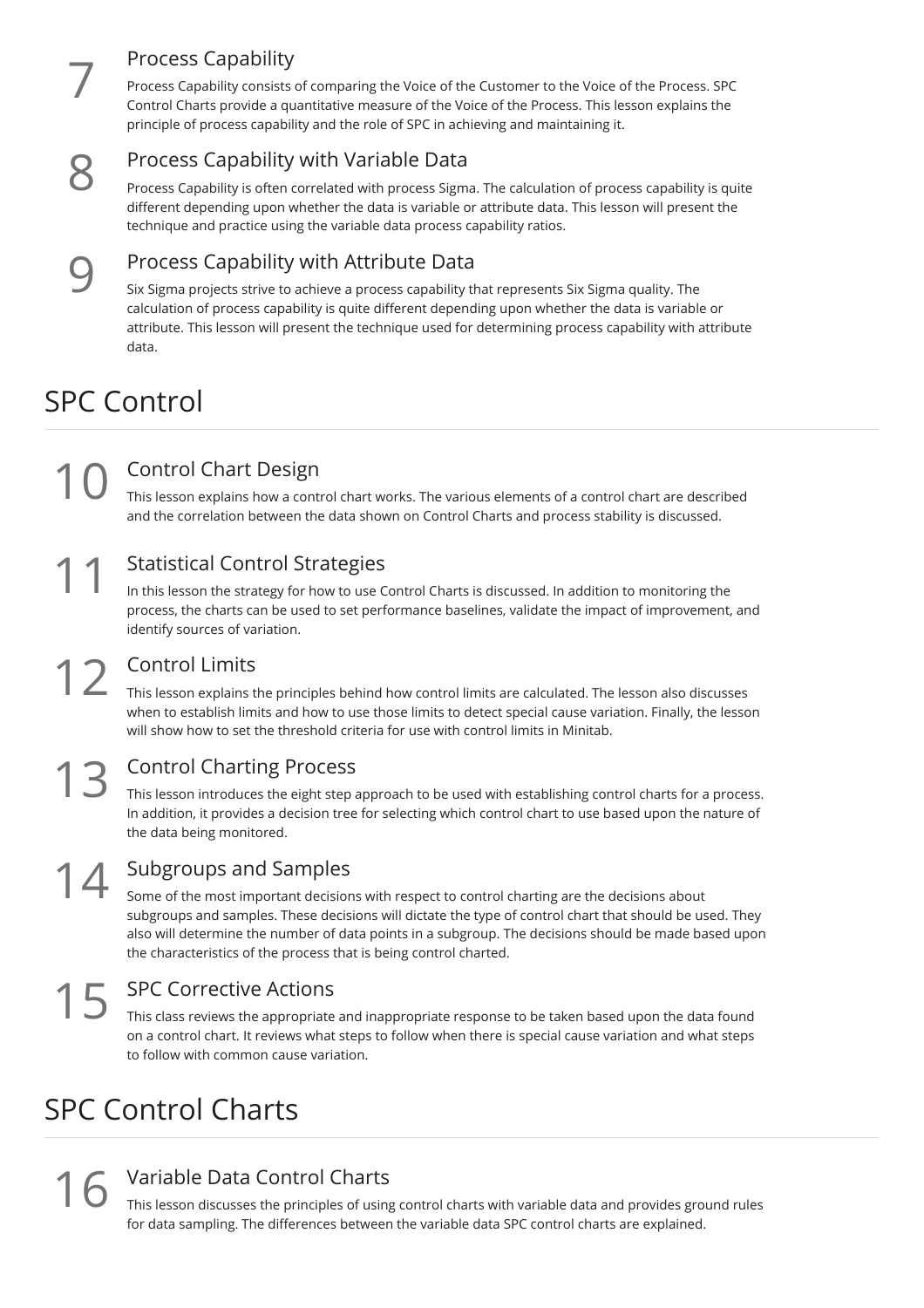# I-MR Chart

The Individual and Moving Range chart is the simplest of the variable data control chart. This lesson explains how the data is recorded and interpreted on the chart. The lesson describes how to create this control chart in both Microsoft Excel and using Minitab. The lesson will include practice creating the chart.  $17 \frac{1}{1}$ 

# Xbar-R Chart  $18<sup>2</sup>$

The X-bar and Range chart is the most commonly used variable data control chart. When discussing SPC, this is always the example. This lesson explains how the data is recorded and interpreted on the chart. The lesson describes how to create this control chart in both Microsoft Excel and using Minitab. The lesson will include practice creating the chart.

### Xbar-S Chart  $19<sup>7</sup>$

The X-bar and Standard Deviation chart is the variable data control chart used when the subgroup is large. This lesson explains how the data is recorded and interpreted on the pair of control charts. The lesson describes how to create this control chart in both Microsoft Excel and using Minitab. The lesson will include practice creating the charts.

# Attribute Data Control Charts  $20<sup>7</sup>$

This lesson discusses the unique considerations associated with monitoring attribute data with control charts. It compares and contrasts the various attribute data control charts and provides some ground rules for subgroups selection.

# C Chart  $21<sub>n</sub>$

The C chart (plots Counts) is the simplest of the attribute data control charts. This lesson explains how the data is recorded and interpreted on the chart. The lesson describes how to create this control chart in both Microsoft Excel and using Minitab. The lesson will include practice creating the chart.

# U Chart  $22<sup>1</sup>$

The U chart relies on counting both defects and units and is appropriate if the process has erratic flow. This lesson explains how the data is recorded and interpreted on the chart. The lesson describes how to create this control chart in both Microsoft Excel and using Minitab. The lesson will include practice creating the chart.

# NP Chart  $23<sub>n</sub>$

The NP Chart tracks defective units rather than actual defects. It provides a more macro perspective for the organization. This lesson explains how the data is recorded and interpreted on the chart. The lesson describes how to create this control chart in both Microsoft Excel and using Minitab. The lesson will include practice creating the chart.

# $24 \frac{P}{T}$

# P Chart

The P chart is closely related to the NP Chart. It also tracks units but tracks the percentage of defective units. This lesson explains how the data is recorded and interpreted on the chart. The lesson describes how to create this control chart in both Microsoft Excel and using Minitab. The lesson will include practice creating the chart.

# Time Weighted Control Charts  $25<sub>1</sub>$

This lesson introduces the concept of weighting the data being tracked in a control chart based upon other recent data values. The advantages and disadvantages of this approach are discussed as the weighting principles are introduced.

## CUSUM Chart 26

The Cumulative Sum (CUSUM) Chart is more sensitive to subtle shifts in the process than the traditional variable data charts. The look of this control chart is unique among the commonly used control charts. This lesson explains how the data is calculated and interpreted on the chart. The lesson describes how to create this control chart in both Microsoft Excel and using Minitab. The lesson will include practice creating the chart.